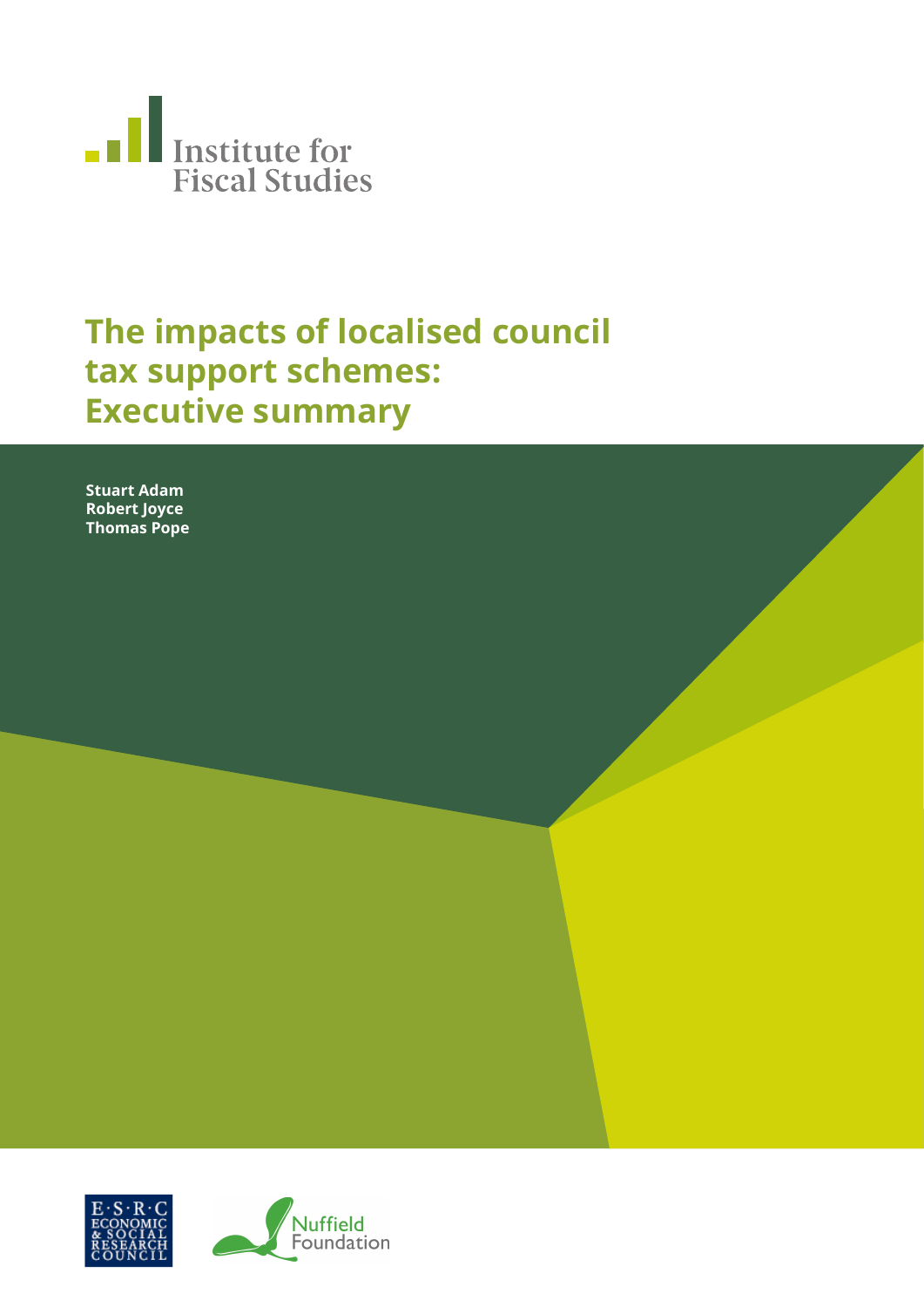*Published by* 

The Institute for Fiscal Studies

7 Ridgmount Street London WC1E 7AE

Tel: +44 (0) 20-7291 4800 Email: [mailbox@ifs.org.uk](mailto:mailbox@ifs.org.uk) Website: [http://www.ifs.org.uk](http://www.ifs.org.uk/) Twitter: @TheIFS

© The Institute for Fiscal Studies, January 2019

ISBN 978-1-912805-14-3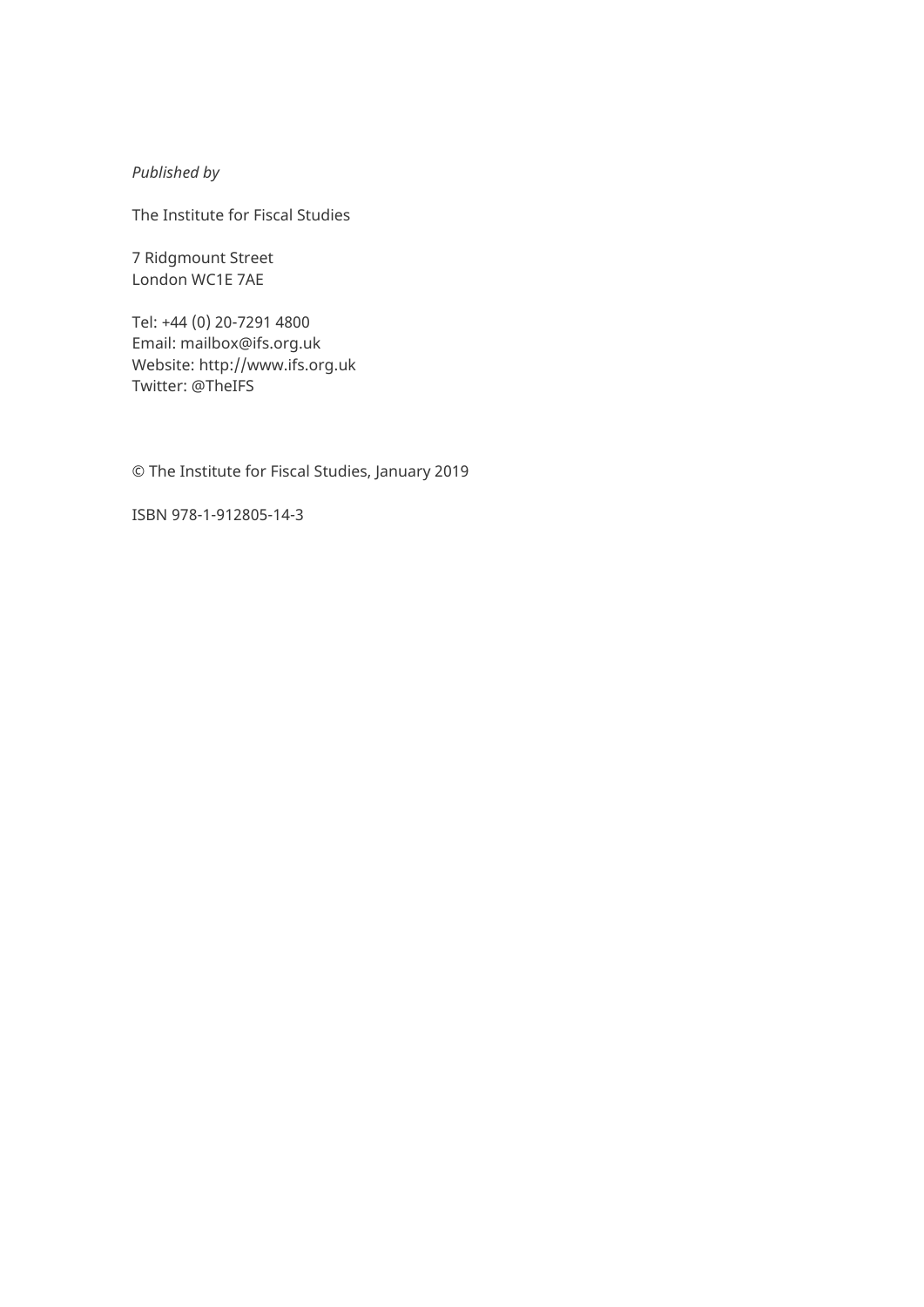# **Preface**

The Nuffield Foundation is an endowed charitable trust that aims to improve social wellbeing in the widest sense. It funds research and innovation in education and social policy and also works to build capacity in education, science and social science research. The Nuffield Foundation has funded this project, but the views expressed are those of the authors and not necessarily those of the Foundation. More information is available at [www.nuffieldfoundation.org.](http://www.nuffieldfoundation.org/) Co-funding from the Economic and Social Research Council through the Centre for Microeconomic Analysis of Public Policy (CPP) at IFS (grant ES/M010147/1) is also gratefully acknowledged.

The authors are very grateful to entitledto and the New Policy Institute for providing the data on local council tax support schemes used throughout this report, and to Citizens Advice for providing the data used in the analysis in Section 4.2. Data from the Family Resources Survey were made available by the Department for Work and Pensions, which bears no responsibility for the interpretation of the data in this report.

The authors thank IFS colleagues Paul Johnson, David Phillips and Tom Waters, and the external project advisory group comprising Phil Agulnik, Carla Ayrton, John Broomfield, Zoe Charlesworth, Matt Elsby, Geoff Fimister, Marc Francis, Jude Green, Mike Heiser, Jayne Henderson, Paul Honeyben, Joe Lane, Andrew Parfitt, Josephine Tucker and Sheldon Wood, for comments on an earlier draft and advice throughout the course of the project.

The views expressed and any remaining errors are the authors' alone.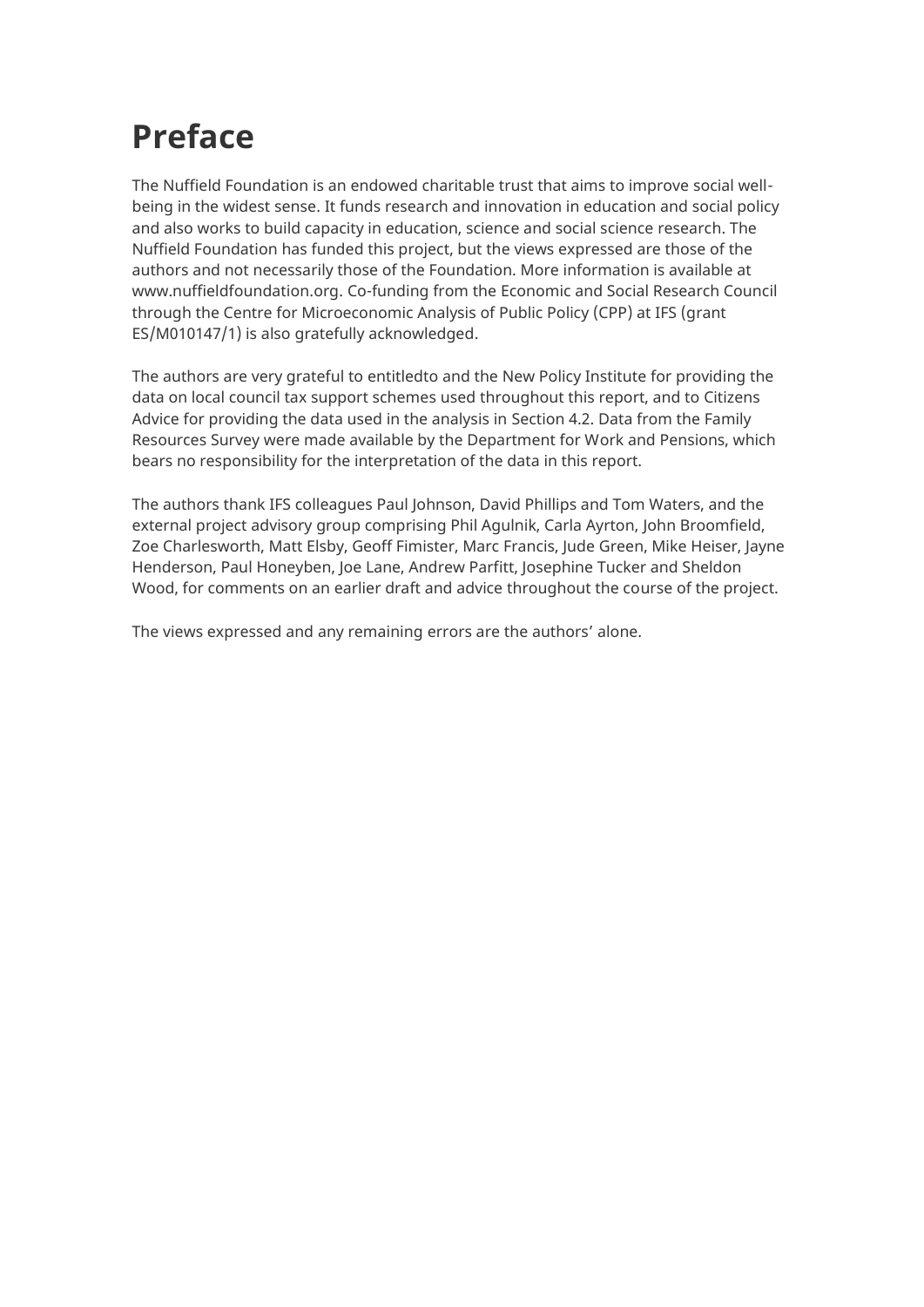## **Executive summary**

In April 2013, council tax benefit (CTB), which provided help for low-income households with their council tax, was abolished. In its place, local authorities (LAs) in England were charged with designing their own council tax support (CTS) schemes for those of working age – though they were obliged to provide a centrally determined (and largely protected) level of support for pensioners. With reduced funding made available to them by central government, most LAs chose CTS schemes that were less generous than the CTB system they were replacing, with some low-income households having to pay council tax for the first time and others seeing their tax liabilities increase.

CTS remains a significant part of our system of means-tested support. Across Great Britain, it was paid to 4.9 million households in 2017–18 – more than any other meanstested payment. It cost LAs £4.1 billion, which represents an aggregate reduction of about 11% of gross council tax bills (leaving them with £33 billion of net council tax revenue). Spending on the 2.4 million working-age claimants in England – the focus of this report, since it is their entitlements that now vary between LAs – came to £1.8 billion, implying an average award for those claimants of £770 per year.

Five years on from the localisation and funding cut for CTS, this report looks at how LAs' CTS schemes have evolved since they were first introduced, and at the changing effects of these scheme choices on claimants and on LAs.

Using information on CTS schemes kindly provided to us by entitledto and the New Policy Institute, we first describe the evolution of schemes since they were first introduced and examine how different kinds of LA have chosen different kinds of CTS scheme. We then use the IFS tax and benefit microsimulation model to estimate the effects of these reforms on household incomes and work incentives. Using this information on scheme choices and the effects on households, we assess how households have responded to the changes. We use regression techniques to compare how outcomes have changed differentially in otherwise-similar LAs that chose different CTS schemes, allowing us to robustly identify the causal effects of scheme choices. Finally, we use similar techniques to evaluate the effect of losing CTS entitlement on outcomes *at the household level* by comparing the trends in outcomes of otherwise-similar households whose CTS entitlement differs because of the LA in which they live.

This should be useful to English LAs – and the Scottish and Welsh governments – which continue to be tasked with setting CTS schemes, providing them with evidence on the likely impact of different choices. It should be useful to those interested in the effects of the welfare reforms of recent years, of which the cuts to CTS form a part. And it should be useful to central government and others seeking to understand how local councils make decisions, the consequences of localisation and funding cuts, and how households respond to being given a new or bigger bill to pay.

Going forward, the roll-out of universal credit (UC) – a major and troubled reform to the benefit system, integrating six working-age benefits and tax credits into one – has significant consequences for CTS, and LAs will need to consider it in the design of their schemes (as some are already). This report, however, analyses CTS scheme choices and their consequences in a period before UC is mostly rolled out. We therefore do not address this crucial issue directly in any depth – but we will do so in future work, and in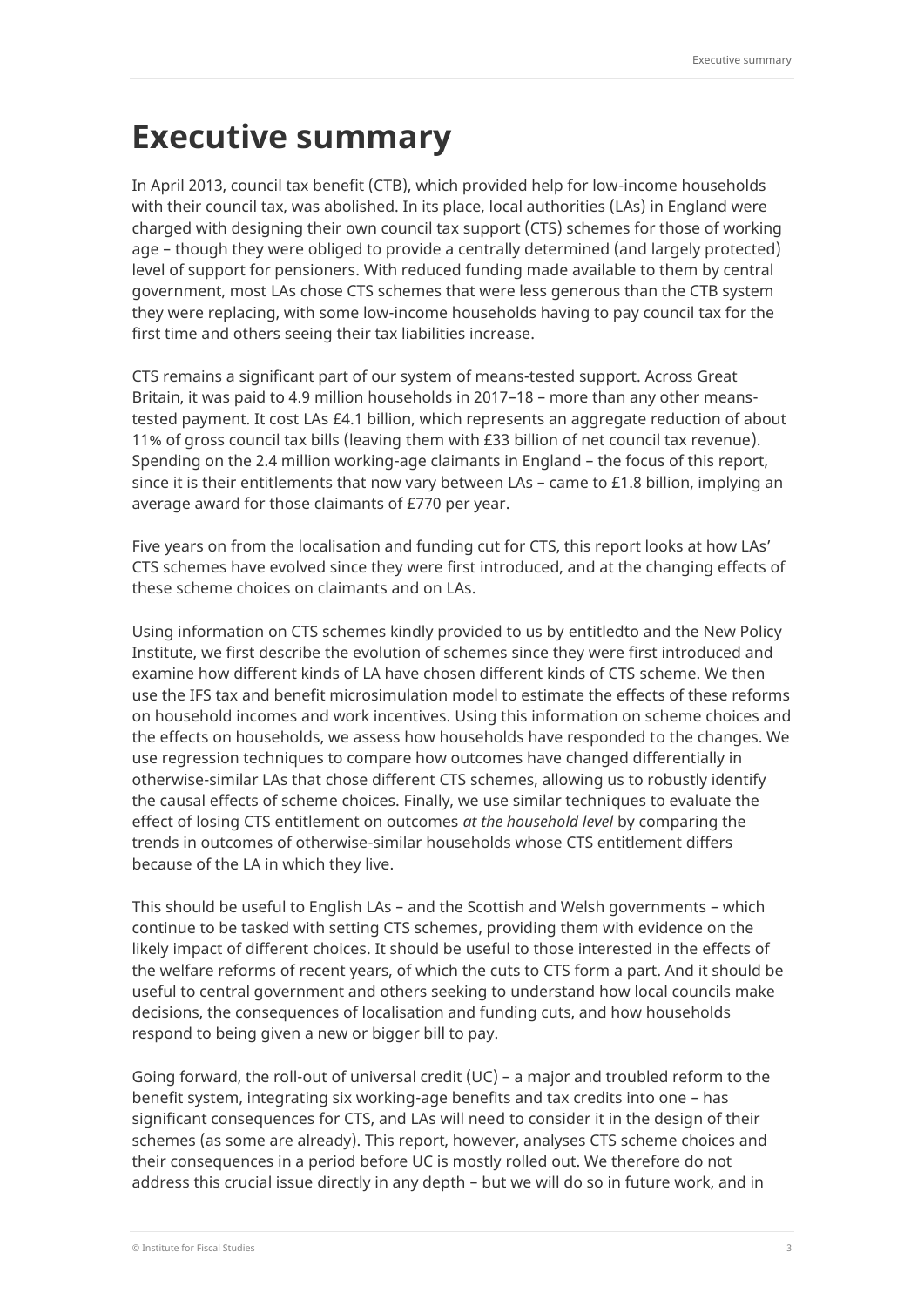the meantime we hope that our findings here will help LAs considering changes to their scheme in response to UC to understand better what the impacts might be.

#### **Local authorities' choices of council tax support scheme**

- 90% of English councils had made some changes to their CTS scheme for working-age households (other than mirroring changes made to the wider benefits system) by 2018– 19, almost all of them cuts. This figure is up from 82% in 2013–14.
- Furthermore, central government cuts to national benefits such as the freeze to most working-age benefit rates that has been in place since April 2015, and the abolition of extra support for third and subsequent children – have often been mirrored in councils' CTS schemes, reducing the income that claimants can earn before their CTS is withdrawn. This means that even the 'default' option involves a reduction in CTS relative to maintaining the generosity of the pre-2013 national council tax benefit system.
- The most widespread and important change to CTS schemes has been the introduction of minimum council tax payments, requiring all households (except any 'vulnerable groups' the council decides to protect) to pay at least a certain proportion of their gross council tax bill. This is the first time since the poll tax that many of the lowest-income households have been required to pay local tax.
- Councils' schemes differ substantially, which means that similar families can have very different council tax bills depending on where they live. The most common level of minimum payment is 20% – adopted by 78 councils (almost a quarter) in 2018–19. But a fifth of councils have no minimum payment, and another fifth have minimum payments of over 20%, with the highest being 50% in North Lincolnshire. LAs with higher minimum payments are more likely to have cut CTS in other ways as well.
- More deprived councils, and Labour councils, have been more likely to introduce minimum payments than other councils – but only because they received larger cuts to CTS funding from central government. After adjusting for other differences between councils – including differences in funding cuts – Labour councils were 15 percentage points *less* likely to introduce minimum payments than Conservative councils.
- Although LAs that saw bigger cuts to their funding for CTS have been more likely to introduce minimum payments, broader cuts to funding from central government have had no such effect – even though councils are free to allocate spending as they wish between CTS and other priorities. This suggests that the labelling of money from central government has real effects on how it is spent.
- LAs were given temporary additional funding if they set a minimum payment no higher than 8.5% in 2013–14. But 38 LAs still had a minimum payment of exactly 8.5% in 2018– 19, five years after the incentive expired. This bunching around 8.5% is found in clusters of neighbouring LAs, and a few LAs whose neighbours had them even introduced an 8.5% minimum payment after the incentive had been removed. This suggests that a temporary distortion of councils' incentives can have lasting impacts on their chosen policies, and hence on the households subject to them.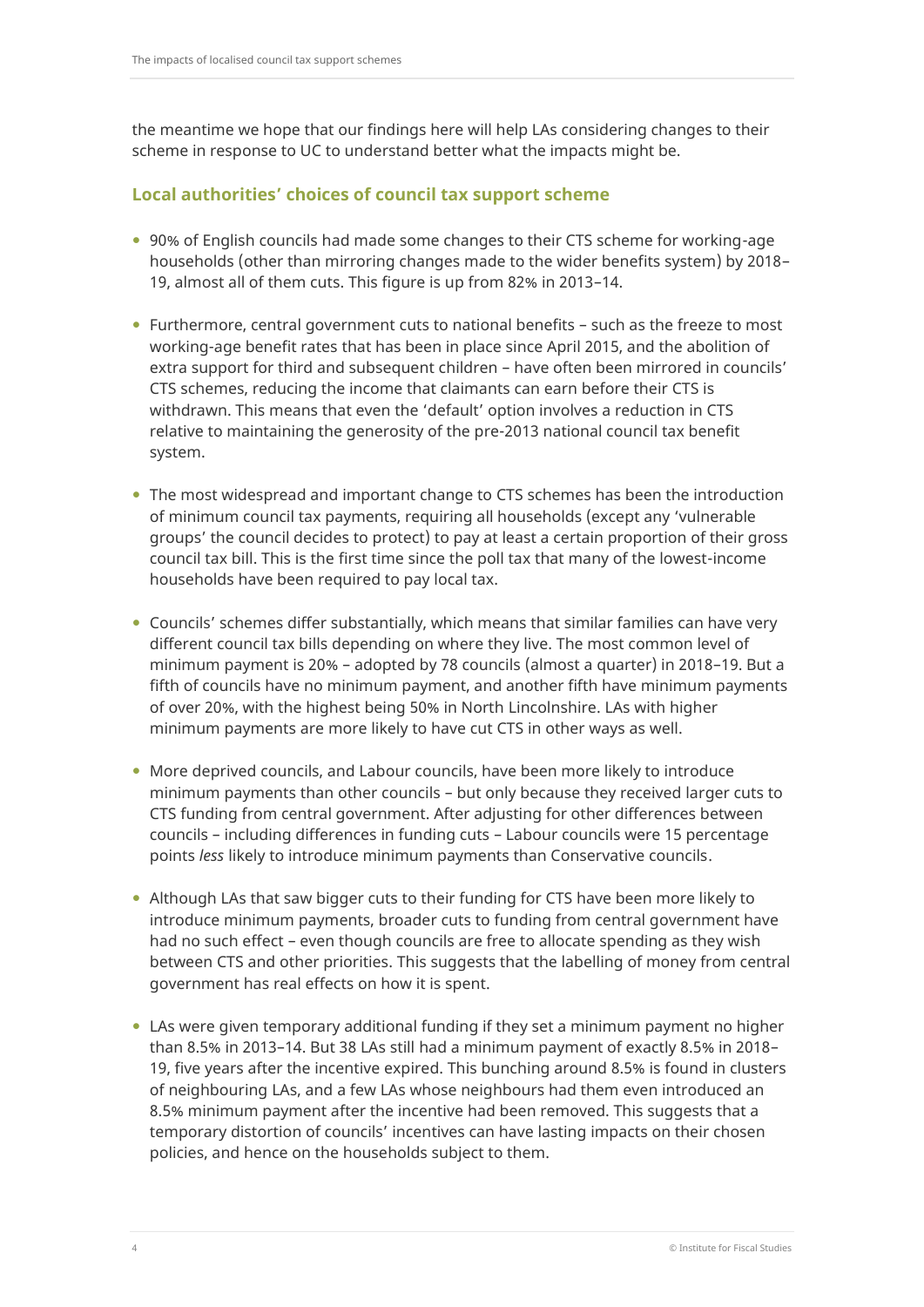#### **Consequences for household incomes and work incentives**

- The 3.6 million working-age households in England who would have been entitled to some support under the old CTB system are now entitled to 24% (£196 a year) less on average – 1.0% of their income – than if the generosity of the system had been maintained at its pre-2013 level. This amounts to a £706 million reduction in entitlements: £286 million – about 70% – more than the cut made by councils in the first year of localisation in 2013–14.
- About half of the additional cut since 2013–14 is the result of councils mirroring cuts that central government has made to the wider benefits system, such as the benefits freeze, in their CTS schemes. Excluding those changes – which might plausibly have occurred as a knock-on effect of those wider benefits changes even if CTS had not been localised – the other changes introduced by LAs amount to a 20% cut to support, up from 14% in 2013–14.
- There are now 1.4 million households who have to pay some council tax who would not have had to pay it if the generosity of the pre-2013 system had been maintained. Of these, the vast majority (1.3 million) have been brought into the council tax net by LAs' decisions to go beyond just mirroring other national benefits cuts in their CTS schemes (most significantly by the introduction of minimum payments).
- A further 1.6 million households are billed for more than they otherwise would have been – around one-quarter (0.4 million) due to the mirroring of national benefits changes in CTS schemes and the remaining three-quarters (1.2 million) due to the additional cuts to CTS schemes that councils have made.
- Overall, only around 500,000 barely a quarter of the households that would have had their council tax bills entirely covered by the old CTS system still have it fully covered by CTS. The other three-quarters have to pay at least some council tax in 2018–19; 63% must pay more than £100, a third must pay more than £200 and almost one in ten must pay more than £300.
- Unsurprisingly, the bulk of the savings has come from low-income households, who received most support to start with. But the biggest percentage cuts to support have been felt by working claimants with children.
- Low-income households are more likely to have seen their CTS cut if they live in a more deprived area. This is because councils in poorer areas received bigger funding cuts from central government and, as a result, were more likely to cut CTS. Households among the lowest-income fifth in England had a 60% chance of seeing their entitlement reduced if they also lived in one of the most deprived fifth of LAs, but only a 46% chance if they lived in one of the least deprived fifth of LAs.
- However, because council tax levels tend to be higher in more affluent areas, those poor households in affluent areas who *have* seen a cut to CTS have tended to receive a larger additional council tax bill (losing £323 a year on average) than those in poorer areas (£229).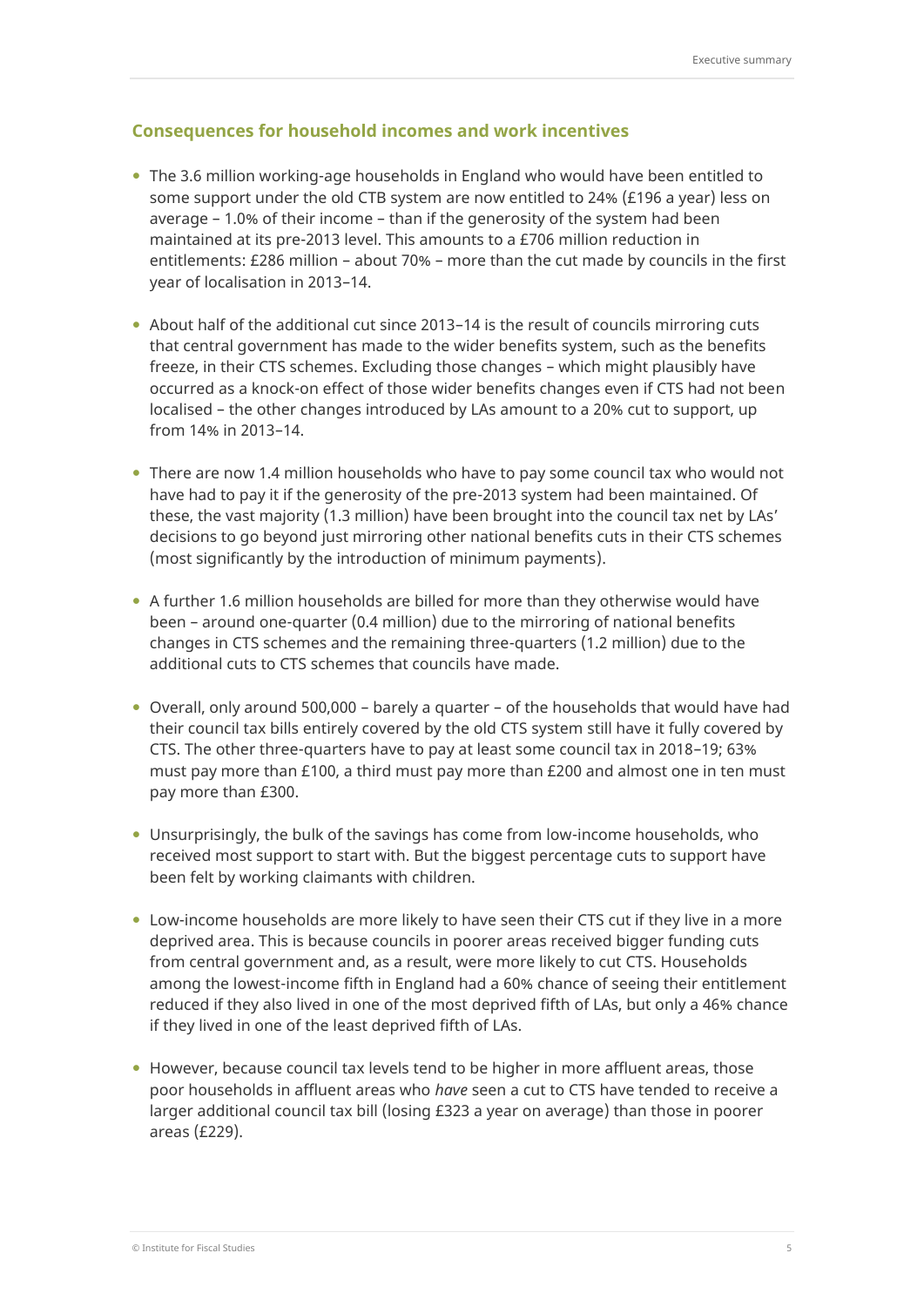Cutting the support that households can get if they have low income has given them slightly stronger incentives to work and to earn more. Because the generosity of CTS has been reduced further since it was localised in 2013, the impact on work incentives has also grown.

#### **Impacts of scheme choices at the local authority level**

- Cuts to council tax support have, as some predicted, led to sizeable increases in the amount of council tax going uncollected.
- We estimate that about a quarter of the additional council tax liability arising from cuts to CTS is not collected in the year it is due. This is far higher than the typical rate of noncollection of council tax: around 10 times higher than the 2.5% of council tax that councils failed to collect, on average, in 2012–13, before the cuts to CTS. Of course, cuts to CTS are small relative to total council tax, so the effect on the aggregate rate of noncollection is still relatively modest – increasing it from 2.5% to 2.7% on average.
- These difficulties in collecting the extra tax appear to be long-lasting: we estimate that councils failed to collect a quarter of the additional liabilities created by minimum payments in 2017–18 even when the minimum payment had been in place since 2013– 14.
- Introducing a minimum payment in an LA also caused a significant increase in the number of people in that LA contacting Citizens Advice for advice or help relating to council tax or CTS. On average, minimum payments increased these enquiries by around 15–20% in the councils concerned, primarily driven by more enquiries relating to council tax debt. Other changes to CTS schemes have not led to a statistically significant increase in enquiries to Citizens Advice.
- The increase in the volume of enquiries to Citizens Advice is similar for all sizes of minimum payments, suggesting that it might be requiring households to pay some council tax when they would otherwise have had no bill, rather than the size of those bills, that is leading to more queries.

### **Impacts of scheme choices at the household level**

- Reducing a household's CTS entitlement significantly increases the probability that it reports being in arrears on its council tax.
- Among households entitled to less CTS in 2016–17 than they would have got under the default scheme, the median loss was £179 per year. We estimate that a loss of that size increased a household's chances of being in council tax arrears by a half.
- The impact of losing CTS on council tax arrears is entirely driven by households that would, in the absence of cuts, have been entitled to maximum CTS and hence would have had no council tax bill to pay at all. We find no significant effect on the arrears rates of those already paying council tax being required to pay more; and among households that would not previously have had to pay any council tax, the increase in the probability of arrears is almost as big for those given a small bill as for those given a large one.